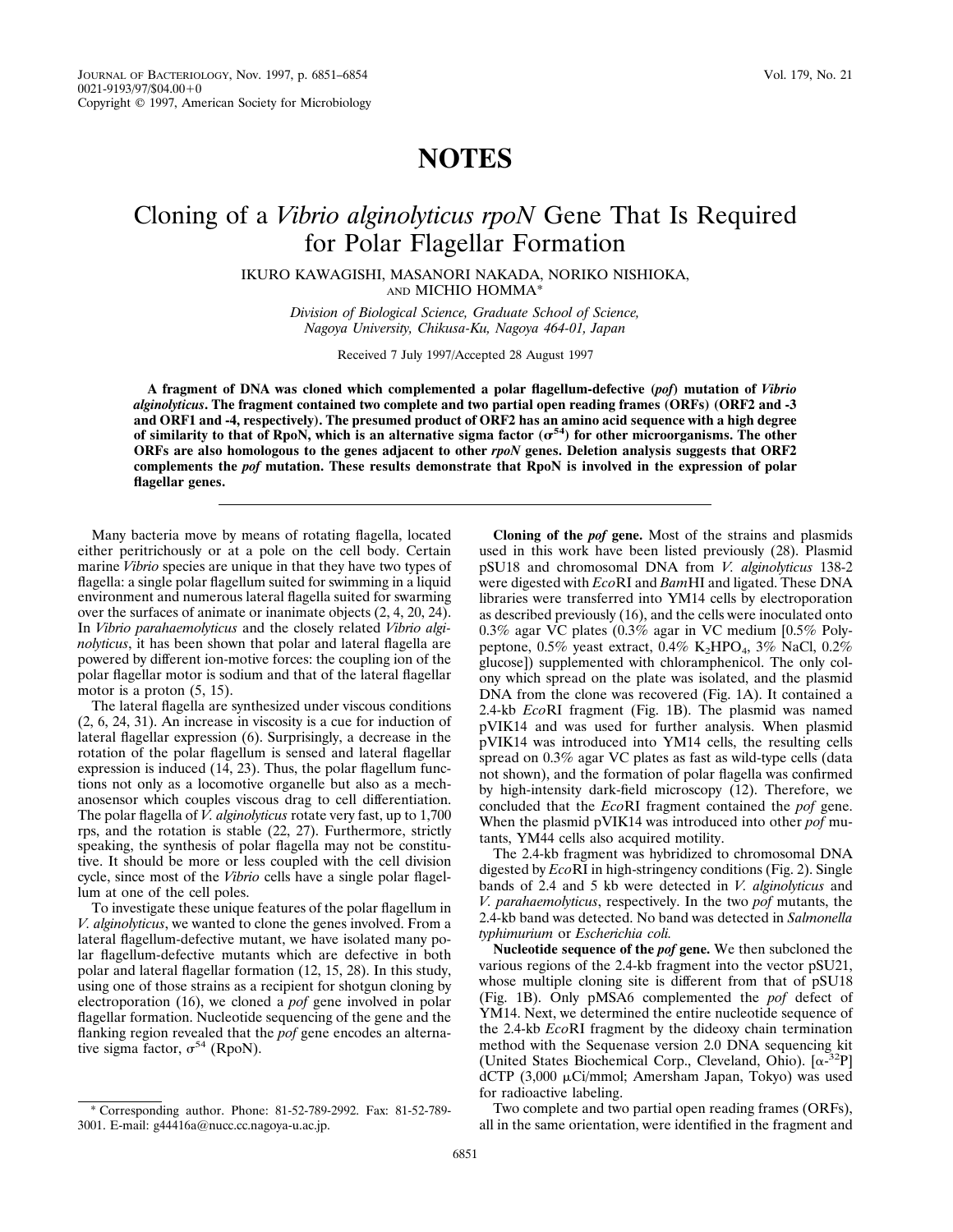

FIG. 1. Restriction map and complementation assay. (A) Swimming recovery of YM14 cells carrying the plasmid pVIK14. Single colonies of the chloramphenicol-resistant transformants with pSU18 (vector) or pVIK14 and of the host strain (YM14) were inoculated on a 0.3% agar VC plate and incubated at 30°C. (B) Restriction map of plasmid pVIK14 and its deletion derivatives. The plasmids carry the fragments indicated by solid lines. Their abilities to complement the defect of strain YM14 are indicated on the right side of the map. The coding regions, ORF1, -2, -3, and -4, were predicted from the DNA sequence.

named ORF1, ORF2, ORF3, and ORF4 in the order shown in Fig. 1B. The noncoding regions between the ORFs are 54, 27, and 5 bp. From the results of the complementation assay, we concluded that the longest ORF (ORF2; 489 amino acids) is the *pof* gene (Fig. 1B).

A search of the protein database revealed that the deduced amino acid sequence of the *pof* gene product is very similar to those of the *rpoN* gene products ( $\sigma^{54}$ ) of a wide variety of bacteria (Fig. 3). The identity of ORF2 with the various RpoN sequences is about 60%. We found all the diagnostic features of RpoN (i.e., a glutamine-rich region, an acidic central region, a helix-turn-helix motif, and an RpoN box) in the deduced *pof* product. We therefore concluded that this gene encodes  $\sigma^{54}$ and named the gene *rpoN*. However, the mutants did not show glutamine auxotrophy and they grew on ammonium ions as the sole nitrogen source.

ORF1, ORF3, and ORF4 were also similar to the *rpoN*linked genes (Fig. 4). The order of the homologous genes is the same as those in other species, such as *E. coli* (30). The ORF1 protein may be an ATP-binding protein and a member of the ABC transporter family (11), and the ORF1 homolog was suggested to be an essential gene in *Rhizobium meliloti* (1). The function of the ORF3 protein (95 amino acids), whose gene is just downstream of *rpoN*, is not known. The ORF4 protein is homologous to an enzyme, IIA, of the phosphoenolpyruvatedependent phosphotransferase system (30).

**Implications of regulation of polar flagellum gene expression.** The extensive similarity of its gene product to  $\sigma^{54}$  in many



FIG. 2. Southern hybridization with the *rpoN* coding region. Total chromosomal DNAs, which were prepared for strains ST1 (*S. typhimurium*), W3110 (*E. coli*), and YM14, 138-2, YM44, and BB22 (*V. parahaemolyticus*) were digested with *Eco*RI and separated by agarose gel electrophoresis. Southern hybridization was performed by using a probe prepared from an *Eco*RI fragment of pVIK14 according to a manual from the manufacturer (ECL direct nucleic acid labeling and detection system; Amersham).

other bacteria and the existence of the three *rpoN*-flanking genes indicate that the *pof* gene encodes an alternative sigma factor,  $\sigma^{54}$  (RpoN). This is consistent with the previous finding that a gene named *motY*, which encodes a component of the sodium-driven polar flagellar motor, has a sequence very similar to the consensus of the  $\sigma^{54}$ -dependent promoters (28). In *V. parahaemolyticus*, a potential  $\sigma^{54}$  consensus promoter sequence in addition to the  $\sigma^{28}$  consensus promoter may direct the genes for hook-associated proteins or flagellin (25). Fur-

|                  | 10                                                                       | 20  |                       | 30  | 40<br>50 | 60                      | 70  | ß۵                                                                                                                 | 90  |
|------------------|--------------------------------------------------------------------------|-----|-----------------------|-----|----------|-------------------------|-----|--------------------------------------------------------------------------------------------------------------------|-----|
| ORF <sub>2</sub> |                                                                          |     |                       |     |          |                         |     | MKPSLQLKLG QQLAMTPQLQ QAIRLLQLST LDLQQE1QEA LDSNPLL--- EVEEGOD--- -EPVA-NGE- --------- KSAVFAADSN                  |     |
| Klebsiella       |                                                                          |     |                       |     |          |                         |     | QGR.S  EL.Q. --- .QTDLH.--- -.------V.- ------------T .---E.RE                                                     |     |
| Salmonella       |                                                                          |     |                       |     |          |                         |     |                                                                                                                    |     |
| Pseudomonas      |                                                                          |     |                       |     |          |                         |     |                                                                                                                    |     |
| Azotobacter      |                                                                          |     |                       |     |          |                         |     |                                                                                                                    |     |
|                  |                                                                          |     | glutamine-rich region |     |          |                         |     |                                                                                                                    |     |
|                  | 100                                                                      | 110 | 120                   | 130 | 140      | 150                     | 160 | 170                                                                                                                | 180 |
|                  |                                                                          |     |                       |     |          |                         |     | SANEPADIDV PDSSDVIEKS E-ISSELEID TTWDDVY--S A-NT--GSTG LALDDDMPVY QGETTESLHD YLWWQLDLTP FSETDRTIAL                 |     |
|                  |                                                                          |     |                       |     |          |                         |     | .-------- L. TV. AL. QK .-MPE. . PL. AS. . EI. --T . -G. PS. NGV DYQ. . EL , Q. . Q. TD. A. . T                    |     |
|                  |                                                                          |     |                       |     |          |                         |     | DTQQ.Q.N.P L.TA.AL.QK.-MPE.PL AS.E1.--T.-GTPS.PS. DYI.ELQ.QVEDA.T                                                  |     |
|                  |                                                                          |     |                       |     |          |                         |     | . FQ. -- STVS A. NLEDG. W. . R. PN. . PV. . A. E. I. QT. . SSL--P. N- -DD. EWDFTT RTSAG QS H. L N. A. M. D.  L V   |     |
|                  |                                                                          |     |                       |     |          |                         |     | A.S. --. GGT LEEG. WH. -- R-. P., . PV. . A.E. I.QT. . S. L--P. .- -DE. EWDFTT RTS. G QS H. L., N.  M. D., . L., V |     |
|                  | 190                                                                      | 200 | 210                   | 220 | 230      | 240                     | 250 | 260                                                                                                                |     |
|                  |                                                                          |     |                       |     |          |                         |     | AI IDAVDDYG YLTLSPEETH ESFDNE-ETE LDEVEAVRKR TOOFDPLGVA SRNLOECLLL QLATFPEDTP WLAEAKMILA DHIDHLGNRD                | 270 |
|                  |                                                                          |     |                       |     |          |                         |     | S.VT.  I.V.D.V. . IGDD- G.EL. RV AKD.RDV.SQ.AKE IE.RL ISLLA.H.                                                     |     |
|                  |                                                                          |     |                       |     |          |                         |     | S.VT. V.I.DR.,MGDV-,VDLR.,V AKD.RDI.SQ.DKSE.RLICLLA.H.                                                             |     |
|                  |                                                                          |     |                       |     |          |                         |     | TL.SINGQEDTLCAGP.IDLHE.AGAGROL.ATMTRLVT.FIS                                                                        |     |
|                  |                                                                          |     |                       |     |          |                         |     | TL. SINSD.  EAALL A. L. P. LGV.  M. LR.  E. A. I. A. D. S. S  RQL. P  E RLAK. YL. L                                |     |
|                  |                                                                          |     |                       |     |          |                         |     |                                                                                                                    |     |
|                  | 280                                                                      | 290 | 300                   | 310 | 320      | 330                     | 340 | 350                                                                                                                | 360 |
|                  |                                                                          |     |                       |     |          |                         |     | YKLVIKETKL KEADLREVLK LIQQLDPRPG SRITPDDTEY VIPDVSVFKD NGKWTVSINP DSVPKLKVNQ QYAQLG-~KG NSADSQYIRS                 |     |
|                  |                                                                          |     |                       |     |          |                         |     | FRSLMRVTREV.K.AVN S QS.QTGEPLRV.DRV.ELSLR.IAM.NSTR.D.C.F                                                           |     |
|                  |                                                                          |     |                       |     |          |                         |     | FRTUMRV.R. EV.K.AVN S QS.QTGEP L.R.H.GREL.S  I.R.QI HAMCNSAR .DF                                                   |     |
|                  |                                                                          |     |                       |     |          |                         |     | . SQLMRRM, I., DE., Q. (E., V. S. N, Q. ESSEP V I. R., SDR, LVEL, Q. EAI, R. R., P., ., GFVRRAR, T., . NTFM, N     |     |
|                  |                                                                          |     |                       |     |          |                         |     | FTQUARRM. EE. . P. 1E S. N. AQ. ESSEP. V. I. R. H. . DR. L. EL. Q EA. . R. RI. P. H., GFIRRAD A. NTFM. N           |     |
|                  |                                                                          |     |                       |     |          |                         |     |                                                                                                                    |     |
|                  | 370                                                                      | 380 | 390                   | 400 | 410      | 420                     | 430 | 440                                                                                                                | 450 |
|                  |                                                                          |     |                       |     |          |                         |     | NLQEAKWLIK SLESRNETLL KVARCIVEHQ QDFFEYGEEA MKPMVLKDVA LAVDMHESTI SRVTTOKFMH TPRGIFELKY FFSSHVSTDN                 |     |
|                  |                                                                          |     |                       |     |          |                         |     |                                                                                                                    |     |
|                  |                                                                          |     |                       |     |          |                         |     |                                                                                                                    |     |
|                  |                                                                          |     |                       |     |          |                         |     |                                                                                                                    |     |
|                  |                                                                          |     |                       |     |          |                         |     |                                                                                                                    |     |
|                  | 460                                                                      | 470 | 480                   | 490 | 500      | helix-turn-helix<br>510 |     |                                                                                                                    |     |
|                  | GGECSSTAIR ALIKKLVAAE NTAKPLSDSK TAALLADOGI QVARRTIAKY RESLGTAPSS ORKRIT |     |                       |     |          |                         |     | ldentity                                                                                                           |     |
|                  | A V I .P LTTM S MV S.PN  0.V                                             |     |                       |     |          |                         |     | 63%                                                                                                                |     |
|                  | A  V I . P LTS SE M V  S. P N  Q. V                                      |     |                       |     |          |                         |     | 62%                                                                                                                |     |
|                  | . I . QK  G EA V  E M                                                    |     |                       |     |          |                         |     | 61%                                                                                                                |     |
|                  | . I I . PK  G. EE  V  S E N                                              |     |                       |     |          |                         |     | 59%                                                                                                                |     |
|                  |                                                                          |     |                       |     | RnoN hox |                         |     |                                                                                                                    |     |

FIG. 3. Amino acid sequence comparison of ORF2 with  $\sigma^{54}$  from various bacteria. The sequences were derived from *Klebsiella pneumoniae*, *S. typhimurium*, *P. putida*, and *Azotobacter vinelandii*. Residues identical to those of ORF2 are indicated by periods, and gaps are indicated by hyphens. The percent identities of ORF2 with the various RpoN sequences are shown at the ends of the sequences.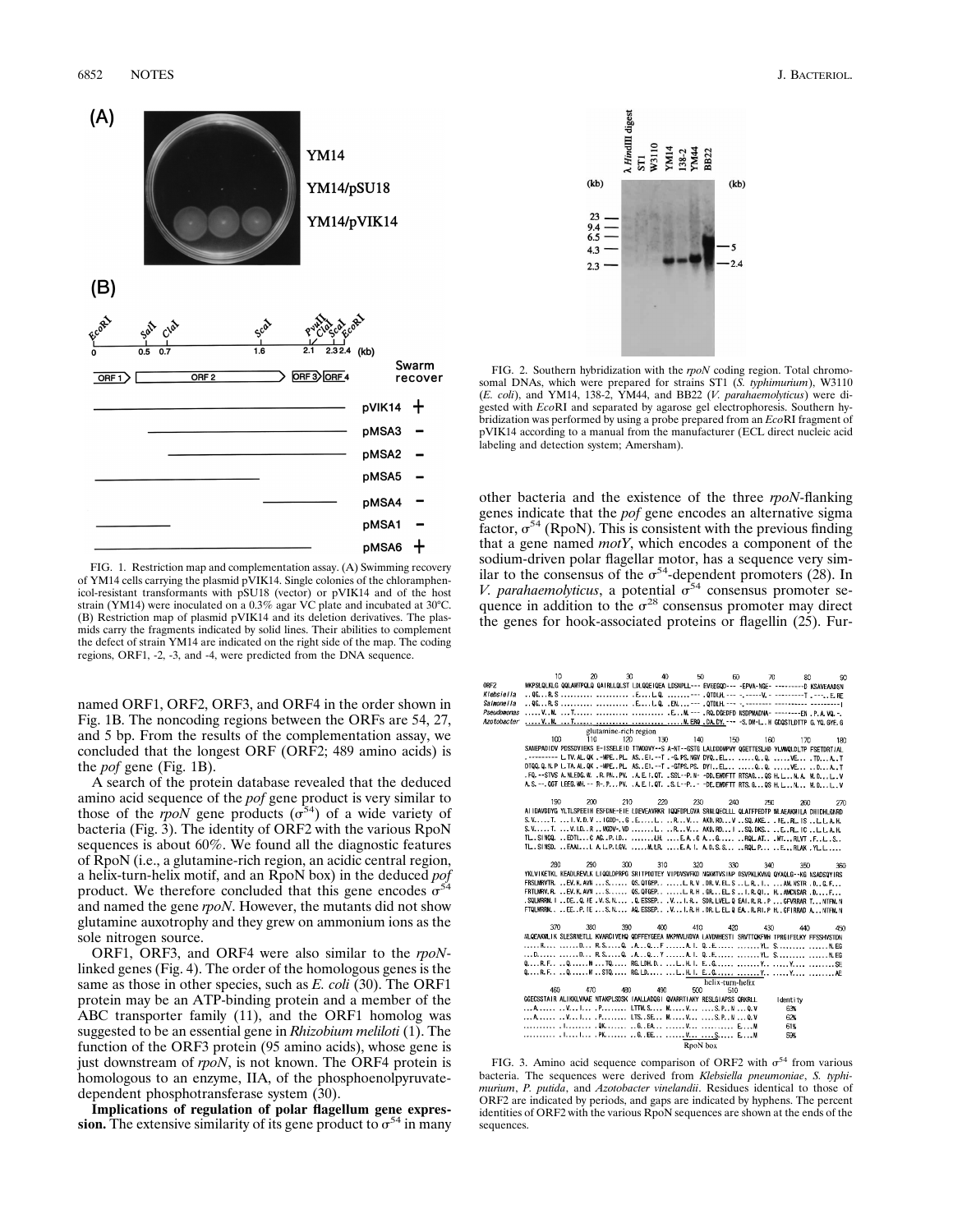| (A)                                                                                                                                                                                                                                                           |                         |                    |     |     |     |     |                                                                                                                                                                                                |     |                                                                                                                                  |
|---------------------------------------------------------------------------------------------------------------------------------------------------------------------------------------------------------------------------------------------------------------|-------------------------|--------------------|-----|-----|-----|-----|------------------------------------------------------------------------------------------------------------------------------------------------------------------------------------------------|-----|----------------------------------------------------------------------------------------------------------------------------------|
| ORF1                                                                                                                                                                                                                                                          | 10                      | 20                 | 30  | 40  | 50  | 60  | 70                                                                                                                                                                                             | 80  | 90                                                                                                                               |
| Escherichia                                                                                                                                                                                                                                                   |                         |                    |     |     |     |     | MATLT AKNLAKAYKG RRWEDVSLT VNSGEIVGLL GPNGAGKTTT FYMVVGIV--                                                                                                                                    |     |                                                                                                                                  |
| Thiobacillus<br>Alcal igenes                                                                                                                                                                                                                                  |                         |                    |     |     |     |     | MSELLQ AQSLFKSYRR RVVVRDVSVQ VATGEVVGLL GPNGAGKTTT FYMWGLVR-<br>MRPAPETPER QTVPMTDTAT IADKPSVEAS TVLAGGSTLV VRHLKKRYGS RTVVKDVSLD VKSGEVVGLL GPNGAGKTTS FYMIVGLVAL                             |     |                                                                                                                                  |
| Rhizobium                                                                                                                                                                                                                                                     |                         |                    |     |     |     |     |                                                                                                                                                                                                |     | MOJPF LHKRKRGKKP SAAAAAARAV DKARYDGTLI ARGLTKSYRS RRVVNGVSLV VRRGEAVGLL GPNGAGKTTC FYMITGLVPV                                    |
|                                                                                                                                                                                                                                                               | 100                     | 110                | 120 | 130 | 140 | 150 | 160                                                                                                                                                                                            | 170 | ATP-binding pocket<br>180                                                                                                        |
|                                                                                                                                                                                                                                                               |                         |                    |     |     |     |     |                                                                                                                                                                                                |     | >EFHIQHIR TSAGMALSGG                                                                                                             |
|                                                                                                                                                                                                                                                               |                         |                    |     |     |     |     | --PARCGNII IDDDDISLLP LHARARRGIG YLPQEASIFR RLSVYDNUMA VLQIRDDLSA EQREDRANEL MEE.L. D.M.QS<br>--PDR-GHIF LQQRDITALP MHERARMGLG YLPQEPSVFR QWSAADNVLA VLETL-PLSP VERQERQEQL LS. L. LHAL DTK. HS |     |                                                                                                                                  |
|                                                                                                                                                                                                                                                               |                         |                    |     |     |     |     | DEGDIVLDGD HISGLPIHER APMGLSYLPQ EASVFRKLNV EENIRAVLEL QVSNGKPLPK AEIERRLDSL LDDLQ.A.L. NNPALS                                                                                                 |     |                                                                                                                                  |
|                                                                                                                                                                                                                                                               |                         |                    |     |     |     |     | DEGSIEINGN DVTTMPNYRR ARLGVGYLPQ EASIFRGLTV EDNIRAVLEV HDENV----- DRRESKLNDL LGS.T.L. K.PAI                                                                                                    |     |                                                                                                                                  |
|                                                                                                                                                                                                                                                               | 190                     | 200                | 210 | 220 | 230 | 240 | 250                                                                                                                                                                                            | 260 | 270                                                                                                                              |
|                                                                                                                                                                                                                                                               |                         |                    |     |     |     |     |                                                                                                                                                                                                |     | ERRRVEIARA LAANPQFILL DEPFAGVDPI SVNDIKKIIE HLRDRGLGVL ITDHNVRETL DVCEKAYIVS QGHLIASGTP AEVLNNEQWK                               |
|                                                                                                                                                                                                                                                               |                         |                    |     |     |     |     |                                                                                                                                                                                                |     | MS.R    LE.QRL.R DA.    GIRLH D.KVLTA.S. Q.IVDDPM.R                                                                              |
|                                                                                                                                                                                                                                                               |                         |                    |     |     |     |     |                                                                                                                                                                                                |     | SS.R  A. GE. QR.VS F.KA.NI  GI.DH I. E.TVL.A.Q. E. IIA.DA.R<br>L TD. T.M A. QALVR TS I  GLIDR IH A. EVLTH. RA NDIVT. PO. R       |
|                                                                                                                                                                                                                                                               |                         | ATP-binding pocket |     |     |     |     |                                                                                                                                                                                                |     |                                                                                                                                  |
|                                                                                                                                                                                                                                                               | 280<br>QVYLGEQFRL *     |                    |     |     |     |     |                                                                                                                                                                                                |     |                                                                                                                                  |
|                                                                                                                                                                                                                                                               | RD *                    |                    |     |     |     |     |                                                                                                                                                                                                |     |                                                                                                                                  |
|                                                                                                                                                                                                                                                               | DQI *<br>RNM*           |                    |     |     |     |     |                                                                                                                                                                                                |     |                                                                                                                                  |
|                                                                                                                                                                                                                                                               | RLDN.S. *               |                    |     |     |     |     |                                                                                                                                                                                                |     |                                                                                                                                  |
|                                                                                                                                                                                                                                                               |                         |                    |     |     |     |     |                                                                                                                                                                                                |     |                                                                                                                                  |
| (B)                                                                                                                                                                                                                                                           |                         |                    |     |     |     |     |                                                                                                                                                                                                |     |                                                                                                                                  |
| ORF3                                                                                                                                                                                                                                                          | 10                      | 20                 | 30  | 40  | 50  | 60  | 70                                                                                                                                                                                             | 80  | 90<br>MQINIQGHHV DLTDSMQDYV NSKFQKLERF FDHINQVHVV LKVEKITQIA -EATLHINQG EIHASADDEN MYAAIDSLVD KLVRQLNKHK                         |
| Klebsiella                                                                                                                                                                                                                                                    |                         |                    |     |     |     |     | L.TN. EI.PA.R.F. TASQ. RYI. V -D.NV.G. EGQD G.I. AT                                                                                                                                            |     |                                                                                                                                  |
| Salmone!la<br>Pseudomonas                                                                                                                                                                                                                                     |                         |                    |     |     |     |     | L.TN. EI.EALREF. TTAQY.ERY V.H.S -DV.G. EGQD G.I. ATR<br>VSQL.VALRGE.LSRHK.TN.Q.IMELK.KI IR.AG. V.N.EH.DL.I. DI                                                                                |     |                                                                                                                                  |
| Azotobacter                                                                                                                                                                                                                                                   |                         |                    |     |     |     |     | VS.HQL.VALREE.ISRHR.TS.Q.I MTLK.KI -VSGA .VV.N.EH.D L.A. D1                                                                                                                                    |     |                                                                                                                                  |
|                                                                                                                                                                                                                                                               | 100                     | 110                |     |     |     |     |                                                                                                                                                                                                |     |                                                                                                                                  |
|                                                                                                                                                                                                                                                               | <b>EKLNSH*</b>          |                    |     |     |     |     |                                                                                                                                                                                                |     |                                                                                                                                  |
|                                                                                                                                                                                                                                                               | $D. KQ. *$<br>$D. KQ.*$ |                    |     |     |     |     |                                                                                                                                                                                                |     |                                                                                                                                  |
|                                                                                                                                                                                                                                                               | YLERQQGV GAR*           |                    |     |     |     |     |                                                                                                                                                                                                |     |                                                                                                                                  |
|                                                                                                                                                                                                                                                               | QIERQQGQ RPADSPVP*      |                    |     |     |     |     |                                                                                                                                                                                                |     |                                                                                                                                  |
|                                                                                                                                                                                                                                                               |                         |                    |     |     |     |     |                                                                                                                                                                                                |     |                                                                                                                                  |
| (C)                                                                                                                                                                                                                                                           | 10                      | 20                 | 30  | 40  | 50  | 60  | 70                                                                                                                                                                                             | 80  | 90                                                                                                                               |
| 0RF4                                                                                                                                                                                                                                                          |                         |                    |     |     |     |     |                                                                                                                                                                                                |     | MQL SEILSLDCTK SAVHCTSKKR ALEMISRIVA DQ-TGQDSTE LFECMLNREK MGSTGIGNGI AIPHARMQSS DKAIAVLLQC                                      |
| Escherichia                                                                                                                                                                                                                                                   |                         |                    |     |     |     |     |                                                                                                                                                                                                |     | MTNNDTTLSV.NRE.R.R.,QI.ELA K-LSLPPQV V.AI.T  GKLEED TLRAVGVFVQ<br>MINNDSAL NV. NOE.R.QQ  IELA K.-L.LS.QI VAI.T GKLEED TLRAVGVFVQ |
| Klebsiella<br>Pseudomonas                                                                                                                                                                                                                                     |                         |                    |     |     |     |     |                                                                                                                                                                                                |     | MIR. EQ. TPGRSL VN PGG V. Q.ANL. RELPELDAQT I. MLVA LF C.LSGC QSP.SAV.HL                                                         |
| Bradyrhizobium                                                                                                                                                                                                                                                |                         |                    |     |     |     |     |                                                                                                                                                                                                |     | MPI TDLVAPEAIL P. LKVNQ QELAAKA. EL-NERA VVL.Q L.T.AV.Y.V GKLPKL E. IFGLFARL                                                     |
|                                                                                                                                                                                                                                                               | 100                     | 110                | 120 | 130 | 140 | 150 | 160                                                                                                                                                                                            |     |                                                                                                                                  |
|                                                                                                                                                                                                                                                               | DEALER>                 |                    |     |     |     |     |                                                                                                                                                                                                |     |                                                                                                                                  |
| L. TPIAFDAI DNQPVDLLFA LLVPADQTKT HLHTLSLVAK RLADKTICRR LRAAQSDEEL YQIITDTEGT PDEA*<br>L. TPIAFDAI DNOPVDLLFA LLVPADQTKT HLHTLSLVAK RLADKT1CRR LRAAQSDEEL YEIITEAGSN NEA*<br>.- APVDFDAL DGAPVDLLFV LLVPEAATEE HLELLRQ1AA MLDRADVRDR LRSAPTAEAL YQIVVDVQNG Q* |                         |                    |     |     |     |     |                                                                                                                                                                                                |     |                                                                                                                                  |
|                                                                                                                                                                                                                                                               | . RP. D. ES>            |                    |     |     |     |     |                                                                                                                                                                                                |     |                                                                                                                                  |
| EЮ                                                                                                                                                                                                                                                            |                         | Amino soid somer   |     |     |     |     | composition of the most flanking as                                                                                                                                                            |     | a muaduata                                                                                                                       |

FIG. 4. Amino acid sequence comparison of the *rpoN*-flanking gene products of ORF1 (A), ORF3 (B), and ORF4 (C) of *V. alginolyticus* with those of various bacteria. The sequences were derived from *Klebsiella pneumoniae*, *S. typhimurium*, *P. aeruginosa*, *Azotobacter vinelandii*, *Thiobacillus ferrooxidans*, *Alcaligenes eutrophus*, *Rhizobium meliloti*, and *Bradyrhizobium japonicum*. Residues identical to those of ORF1, ORF3, or ORF4 are indicated by periods, and gaps are indicated by hyphens.

thermore, the predicted product of *flaK*, which is located in a cluster of polar flagellum genes of *V. parahaemolyticus*, is ho-<br>mologous to NtrC, a  $\sigma^{54}$ -interacting regulatory protein (33). Therefore, we suggest that some, if not all, polar flagellumrelated genes, including those involved in flagellation, motility, and chemotaxis, are transcribed from  $\sigma^{54}$ -dependent promoters.

In *E. coli* and *S. typhimurium*, genes involved in flagellar formation and function form contiguous clusters and are organized into a regulon (for reviews, see references 7 and 21). Most of them are transcribed by RNA polymerase holoenzyme containing  $\sigma^{28}$ , encoded by *fliA*, which itself is a member of the regulon (18, 19). In *V. parahaemolyticus* also, expression of at least one lateral flagellum gene coding for the filament subunit protein (flagellin) depends on  $\sigma^{28}$ , encoded by *lafS* (26). In other bacteria, another alterative sigma factor,  $\sigma^{54}$ , is activated by environmental changes, such as lack of nutrients, to express the genes involved in responses to the environment (17). In several bacteria with polar flagella, such as *Pseudomonas aeruginosa* (34), *Pseudomonas putida* (13), *Caulobacter crescentus* (9), and *Vibrio anguillarum* (29), *rpoN* mutants do not produce flagella. Furthermore, it has been shown that some

flagellum-related genes are transcribed from  $\sigma^{54}$ -dependent promoters (3, 35). As suggested for *P. aeruginosa* (32) and *C. crescentus* (9), it is possible that  $\sigma^{54}$  and  $\sigma^{28}$  in marine *Vibrio* spp. may regulate the expression of polar flagellum genes at different levels in the regulatory hierarchy. Interestingly, no  $\sigma$ <sup>34</sup>-dependent promoter has been described in any gene for peritrichous flagella. Considering that polar flagella seem to be synthesized once in a cell cycle and that *rpoN* expression is cell cycle-dependent in *C. crescentus* (8–10), we speculate that the regulation of  $\sigma^{54}$  activity may be responsible for the determination of polar flagellation.

**Nucleotide sequence accession number.** The sequence data of the 2.4-kb fragment have been deposited with DDBJ under accession no. AB006709.

We thank Linda McCarter for critically reading the manuscript and S. Kojima for assistance in the construction of a plasmid.

This work was supported in part by grants in aid for scientific research to I.K. from the Ishida Foundation and from the Ministry of Education, Science and Culture of Japan and to M.H. from the research and development program of NEDO of Japan.

## **REFERENCES**

- 1. **Albright, L. M., C. W. Ronson, B. T. Nixon, and F. M. Ausubel.** 1989. Identification of a gene linked to *Rhizobium meliloti ntrA* whose product is homologous to a family to [sic] ATP-binding proteins. J. Bacteriol. **171:**1932– 1941.
- 2. **Allen, R. D., and P. Baumann.** 1971. Structure and arrangement of flagella in species of the genus *Beneckea* and *Photobacterium fischeri*. J. Bacteriol. **107:**295–302.
- 3. **Anderson, D. K., N. Ohta, J. Wu, and A. Newton.** 1995. Regulation of the *Caulobacter crescentus rpoN* gene and function of the purified sigma(54) in flagellar gene transcription. Mol. Gen. Genet. **246:**697–706.
- 4. **Atsumi, T., Y. Maekawa, T. Yamada, I. Kawagishi, Y. Imae, and M. Homma.** 1996. Effect of viscosity on swimming by the lateral and polar flagella of *Vibrio alginolyticus*. J. Bacteriol. **178:**5024–5026.
- 5. **Atsumi, T., L. McCarter, and Y. Imae.** 1992. Polar and lateral flagellar motors of marine *Vibrio* are driven by different ion-motive forces. Nature **355:**182–184.
- 6. **Belas, R., M. Simon, and M. Silverman.** 1986. Regulation of lateral flagella gene transcription in *Vibrio parahaemolyticus*. J. Bacteriol. **167:**210–218.
- 7. **Brown, K. L., and K. T. Hughes.** 1995. The role of anti-sigma factors in gene regulation. Mol. Microbiol. **16:**397–404.
- 8. **Brun, Y. V., G. Marczynski, and L. Shapiro.** 1994. The expression of asymmetry during *Caulobacter* cell differentiation. Annu. Rev. Biochem. **63:**419– 450.
- 9. **Brun, Y. V., and L. Shapiro.** 1992. A temporally controlled sigma-factor is required for polar morphogenesis and normal cell division in *Caulobacter*. Genes Dev. **6:**2395–2408.
- 10. **Gober, J. W., and M. V. Marques.** 1995. Regulation of cellular differentiation in *Caulobacter crescentus*. Microbiol. Rev. **59:**31–47.
- 11. **Higgins, C. F.** 1992. ABC transporters: from microorganisms to man. Annu. Rev. Cell Biol. **8:**67–113.
- 12. **Homma, M., H. Oota, S. Kojima, I. Kawagishi, and Y. Imae.** 1995. Chemotactic responses to an attractant and a repellent in the flagellar systems of *Vibrio alginolyticus*. Microbiology **142:**2777–2783.
- 13. **Inouye, S., M. Kimoto, A. Nakazawa, and T. Nakazawa.** 1990. Presence of flagella in *Pseudomonas putida* is dependent on the *ntrA* (*rpoN*) gene. Mol. Gen. Genet. **221:**295–298.
- 14. **Kawagishi, I., M. Imagawa, Y. Imae, L. McCarter, and M. Homma.** 1995. The sodium-driven polar flagellar motor of marine *Vibrio* as the mechanosensor that regulates lateral flagellar expression. Mol. Microbiol. **20:**693– 699.
- 15. **Kawagishi, I., Y. Maekawa, T. Atsumi, M. Homma, and Y. Imae.** 1995. Isolation of the polar and lateral flagellum-defective mutants in *Vibrio alginolyticus* and identification of their flagellar driving energy sources. J. Bacteriol. **177:**5158–5160.
- 16. **Kawagishi, I., I. Okunishi, M. Homma, and Y. Imae.** 1994. Removal of the periplasmic DNase before electroporation enhances efficiency of transformation in a marine bacterium *Vibrio alginolyticus*. Microbiology **140:**2355– 2361.
- 17. **Kustu, S., E. Santero, J. Keener, D. Popham, and D. Weiss.** 1989. Expression of  $\sigma^{54}$  (*ntrA*)-dependent genes is probably united by a common mechanism. Microbiol. Rev. **53:**367–376.
- 18. **Kutsukake, K.** 1994. Excretion of the anti-sigma factor through a flagellar substructure couples flagellar gene expression with flagellar assembly in *Salmonella typhimurium*. Mol. Gen. Genet. **243:**605–612.
- 19. **Kutsukake, K., S. Iyoda, K. Ohnishi, and T. Iino.** 1994. Genetic and molec-